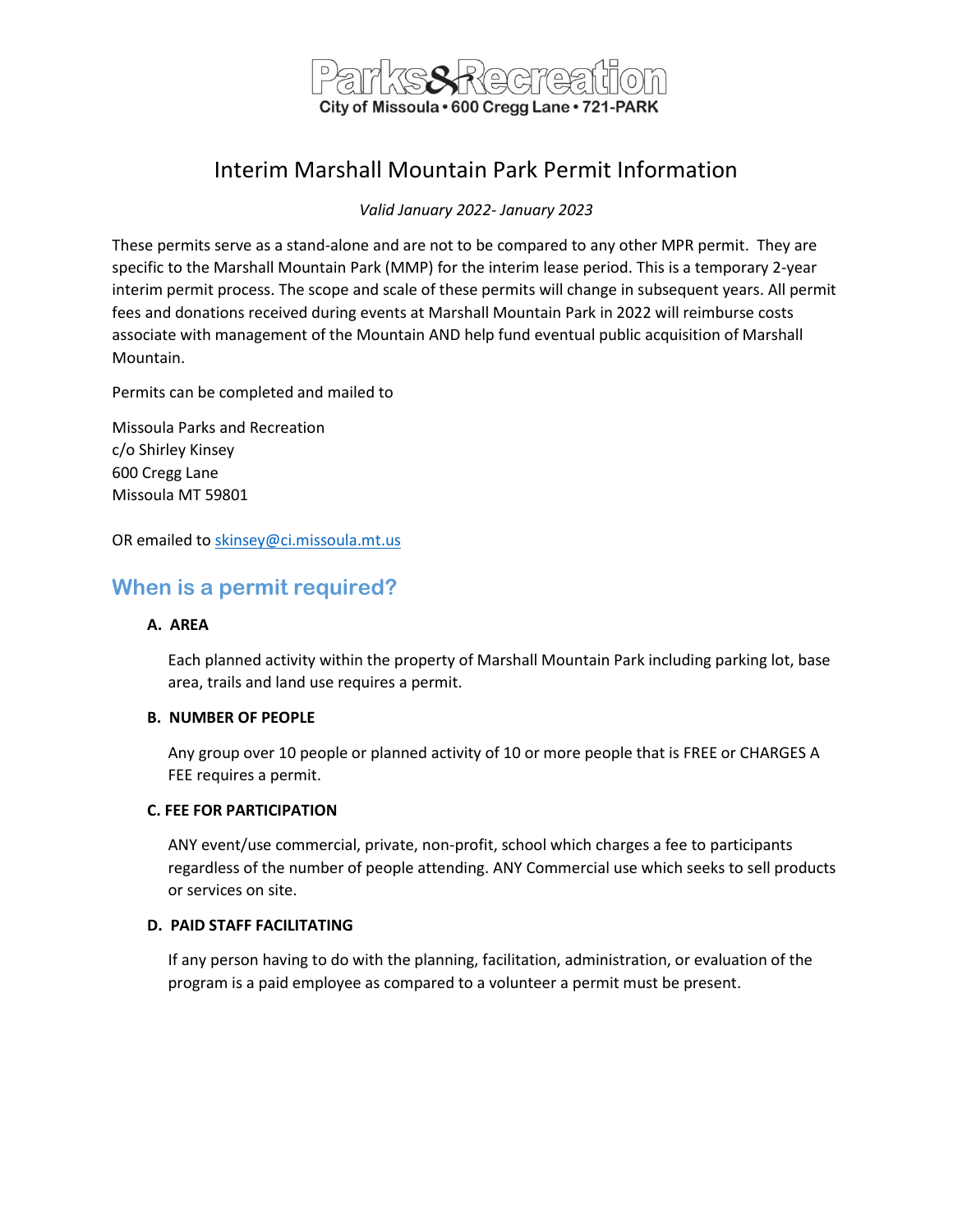

## **Types of Events & Permits**

**A. SPECIAL EVENT PERMIT***:* any organized invited, and/or advertised gathering of 10 or more people

| <b>Event Type</b> | Participants (does not include<br>spectators or event staff) |
|-------------------|--------------------------------------------------------------|
| Small             | 10-49                                                        |
| Medium            | 50-299                                                       |
| Large             | 300-599                                                      |
| Extraordinary     | 600-1000                                                     |

*Special event permit considerations:*

- Event may be a public or private event.
- Event may be free or charge participants.
- Event is held once (versus a recurring event) within the permitting year.
- Permit fees are based on event size.
- Events requiring closure of any part of the trail system to public will be assessed a surcharge of \$250.00.
- All permitted winter events may be required to reimburse City staff time to coordinate winter access, and snow removal. This charge will be in addition to the Special Use Permit Fee.
- Permits are issued on a first-come first –served basis. Permit applicants may be required to provide alternate dates/times for their event if conflicts with other already permitted events occurs.
- **B. COMMERICAL/OUTFITTER/EDUCATIONAL:** Anytime seasonal, repetitive use by a person or organization. This permit applies to outfitters who have seasonal recurring use as opposed to one time use. This includes clinics, lessons, coaching, courses, education based camps for adults and children, tutoring, field-trips, seminars, and other similar uses.

#### *permit considerations:*

• When a fee be administered -

| <b>PARTICIPANT CHARGED FEE</b> | <b>INSTRUCTOR/LEADER IS PAID</b> | FEE IS ASSIGNED            |
|--------------------------------|----------------------------------|----------------------------|
|                                | OR ANYONE IN ORGANIZATION        |                            |
|                                | IS PAID                          |                            |
| <b>FREE FOR PARTICIPANT</b>    | <b>INSTRUCTOR/LEADER IS PAID</b> | FEE IS ASSIGNED            |
|                                | OR ANYONE IN ORGANIZATION        |                            |
|                                | <b>IS PAID</b>                   |                            |
| <b>FREE FOR PARTICIPANT</b>    | NO ONE IN ORGANIZATION IS        | NO FEE ASSIGNED BUT PERMIT |
|                                | <b>BEING PAID</b>                | MUST STILL BE COMPLETED    |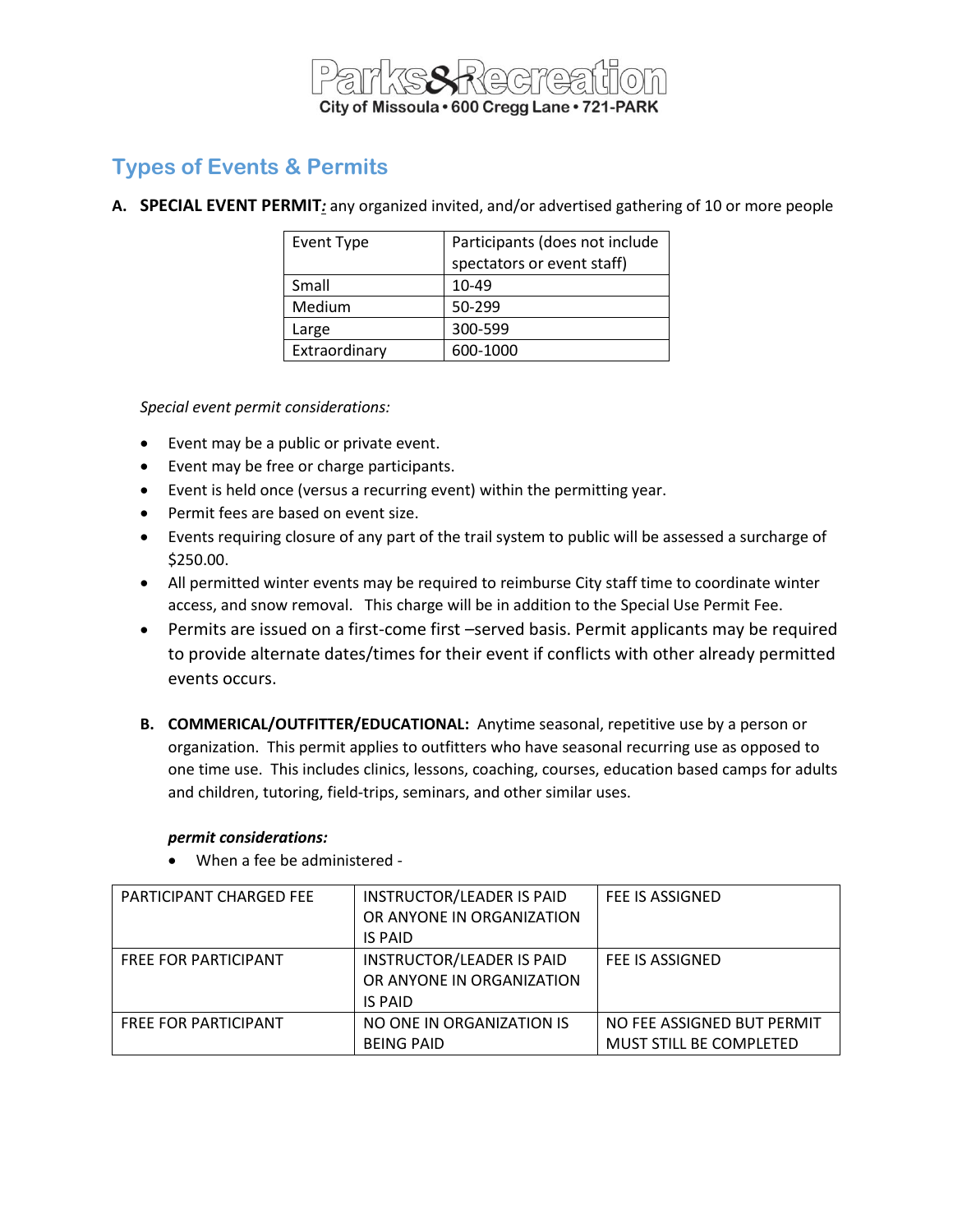

• ALL Outfitters and every RECURRING commercial use must submit a Proposed Use Worksheet with their permit application. The permitted may only operate at MMP on approved proposed days/times/locations. Permits are issued on a first-come first – served basis. Permit applicants may be required to provide alternate dates/times for their event if conflicts with other already permitted events occurs.

**C. YOUTH SPORT TEAM PERMIT:** a group of organized and associated YOUTH (18 and under) on an official sports team utilizing the property for practice \*NOT racing or timed events, which would qualify as a *SPECIAL EVENT.*

- No more than one youth sport team may practice at Marshall per time period in a given 24 hour period
- 100 athletes maximum for group size meeting. This number does NOT include coaches, volunteers, or support people.
- Group size on-trail CANNOT EXCEED 14 people including coaches, athletes, and support staff
- **•** Site usage cannot exceed 4 hours total including time in the base area and on trails.

## **Deadlines for Permit Applications**

- Permit Applications will be open on Jan. 2<sup>nd</sup>
- Permit application closes March  $1^{st}$ 
	- o Exceptions to this timeline may be made, but not guaranteed, by Missoula Parks and Recreation Representative as long as permit application is submitted no sooner than 60 days from intended use.
- Activities and uses will be permitted on a first come first serve basis
- COMMERICAL/OUTFITTER/EDUCATIONAL *actual use reports* are due Dec 1<sup>st</sup> of each calendar year.

## **Fees**

**Special Events Permit** - Fees due 7 days prior to event date

| <b>Event Type</b> | <b>Number of Participants</b> | Fee PER day |
|-------------------|-------------------------------|-------------|
| Small             | 10-49                         | \$250.00    |
| <b>Medium</b>     | 50-299                        | \$500.00    |
| Large             | 300-599                       | \$750.00    |
| Extraordinary     | 300-1000                      | \$1500.00   |

**Commercial, Outfitter, Educational** – Fees will be assessed and administered after approval of submitted actual use report (no later than Dec  $1<sup>st</sup>$  of each year)

\$2.00 per individual per use OR \$100.00 for total yearly use, whichever is more.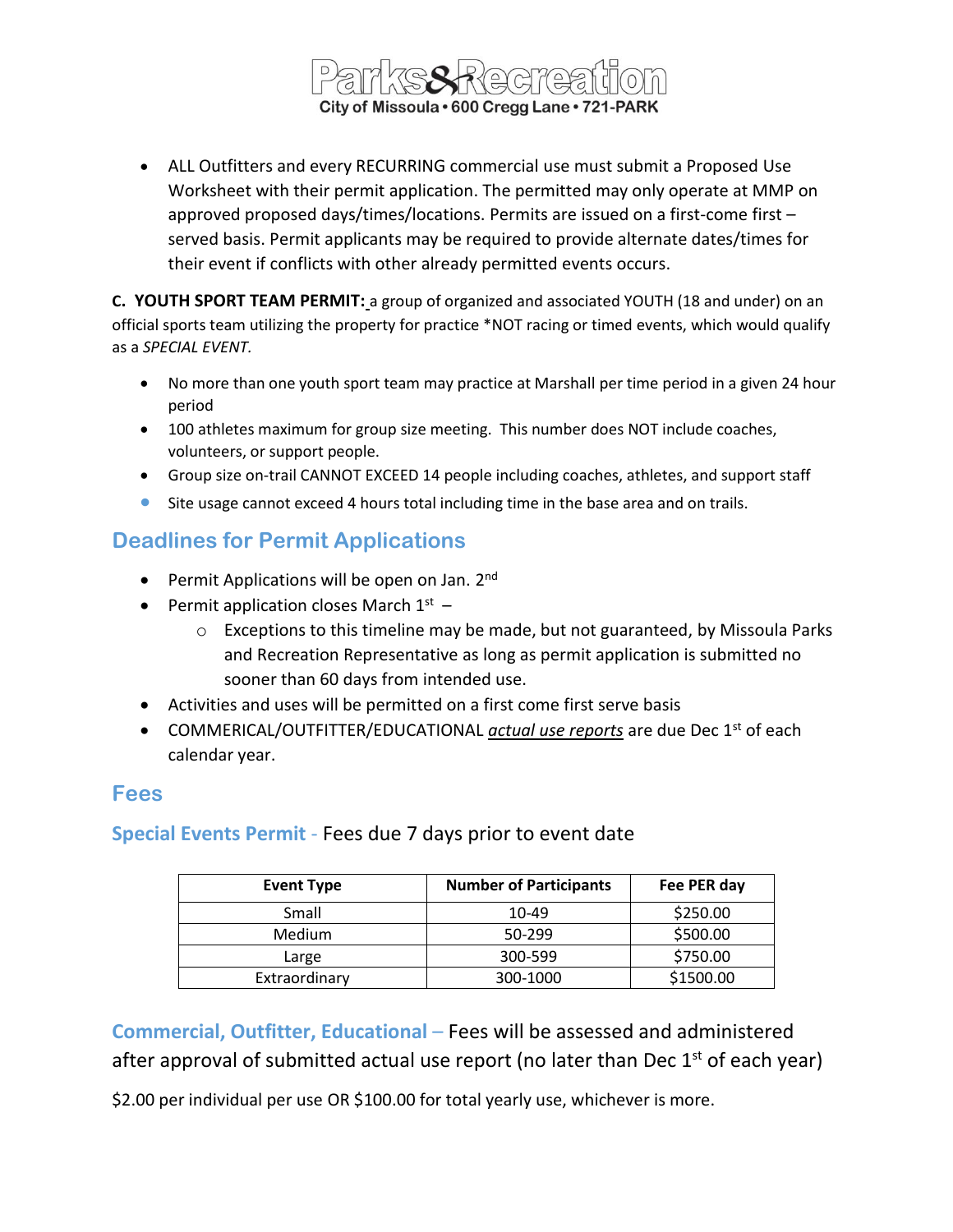

# **Youth Sports Team** - Fees due no later than 7 days before first day of intended

use

\$500.00 per season Season Definition: July  $1st$  – Dec  $31^{st}$  and Jan  $1$  – June 31st

# **Additional requirements for ALL permitted uses**

**Portable Toilets –** if event is longer than 4 hours and includes more than 15 people - the appropriate number of portable toilets must be provided and/or have an approved plan for providing restrooms. All toilets must be placed only in approved predesignated locations.

**Trash and Waste –** ALL waste generated by the event/use must be packed out and disposed of. Use of park garbage cans is not acceptable as disposal site. Specific plans for recycling must be included as part of the permit.

**Trail Condition Check –** prior to event all trails and locations must be checked for conditions to insure they are appropriate for use and the event/use will not severely impact the condition of the trail/location. A plan for alternative routes in case of inclement weather must be included as part of the permit.

**Parking –** The event parking area will be available, and a parking plan must be submitted for all MEDIUM and LARGE special events (>50 participants). . Parking plan must designate a priority parking area for physically handicapped attendees and a 20ft fire lane present per county policy in all parking areas to give access to all points on the property for emergency vehicles. A plan for providing shuttles from offsite to the base area must be provided for LARGE special events only.

**Vendors and Suppliers -** Any contracted vendor selling food or products is included as part of the event must submit a Parks and Recreation Concession Permit. It is the duty of the PERMIT HOLDER to insure any invited vendor has obtained correct permits.

**Alcohol** – if alcohol will be present at the event/use a Parks and Recreation Alcohol Permit must be completed. All alcohol must be served or sold must either be by caterer with a cabaret license, or organizations needs a Special Revenue Permit from the State of Montana.

**Option for tax-free donation –** all events (not outfitter or athletic team permits) charging a fee to participate must provide an option for participants to make a tax-free donation for the long term management and public acquisition of Marshall Mountain Park.

**Motorized Vehicles –** permittees, but not participants and public, may drive inside the green gate at the far end of the parking lot to set up if they stay on double track gravel roads. Usage of this area must be clearly requested in the permit application. Locking the gate to this area after the event is the sole responsibility of the permitted. If permittee fails to lock this gate, they assume liability for any damage to the site and/or may become ineligible for future permits at Marshall Mountain Park.